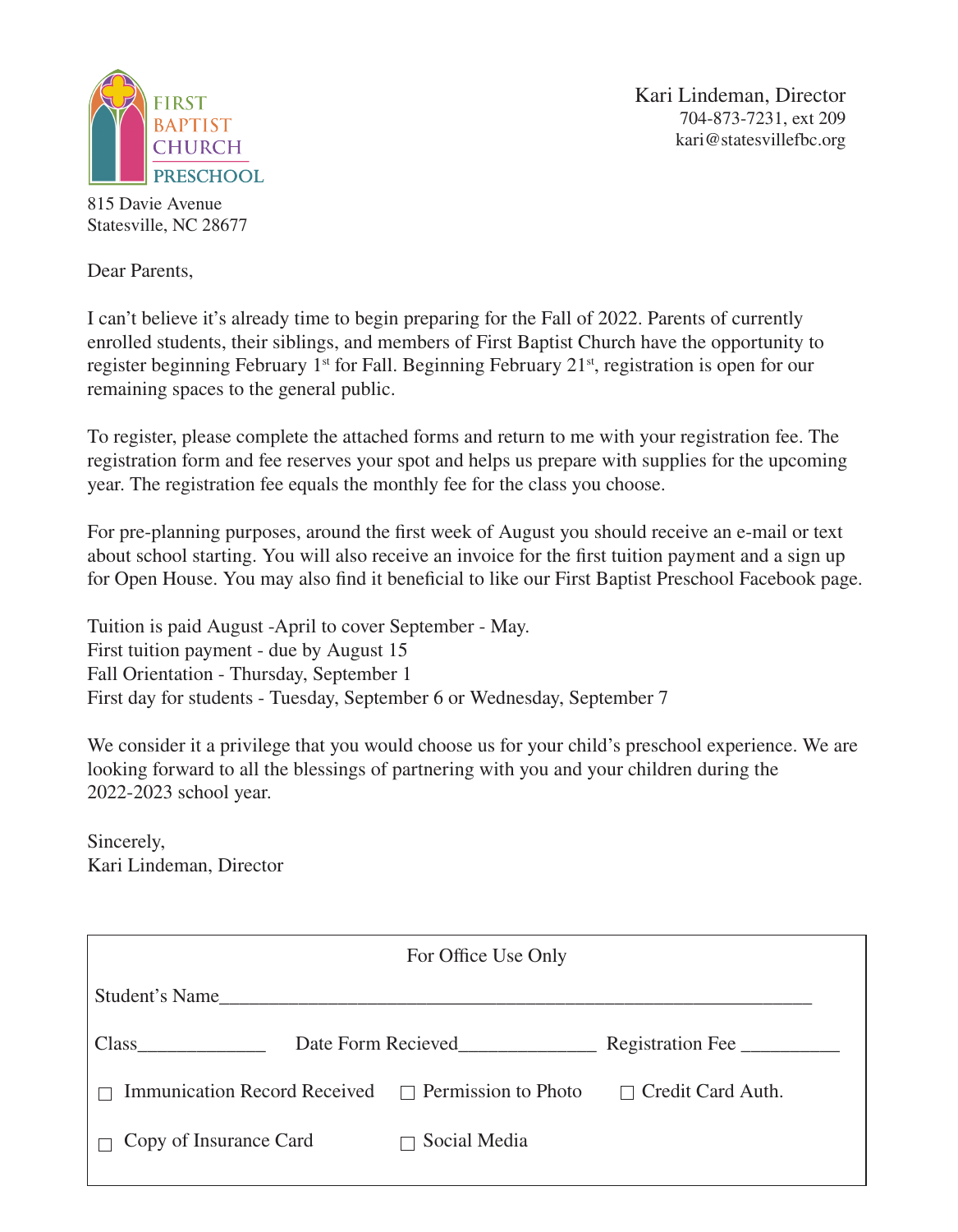

agreement, and non-refundable registration

fee to First Baptist Church Preschool

| Does child live with both parents? Yes No | Home Phone                                                                                          |
|-------------------------------------------|-----------------------------------------------------------------------------------------------------|
|                                           |                                                                                                     |
|                                           |                                                                                                     |
|                                           |                                                                                                     |
|                                           |                                                                                                     |
|                                           |                                                                                                     |
|                                           |                                                                                                     |
|                                           |                                                                                                     |
|                                           | Father's Name                                                                                       |
|                                           |                                                                                                     |
|                                           |                                                                                                     |
|                                           | Work Phone                                                                                          |
| Emergency Contact                         |                                                                                                     |
| Phone $\overline{\phantom{a}}$            | Cell Phone                                                                                          |
|                                           |                                                                                                     |
|                                           | Have other children in your family attended FBC Preschool? If yes, please list name: ______________ |
|                                           |                                                                                                     |

Is your child potty trained?  $\Box$  Yes  $\Box$  No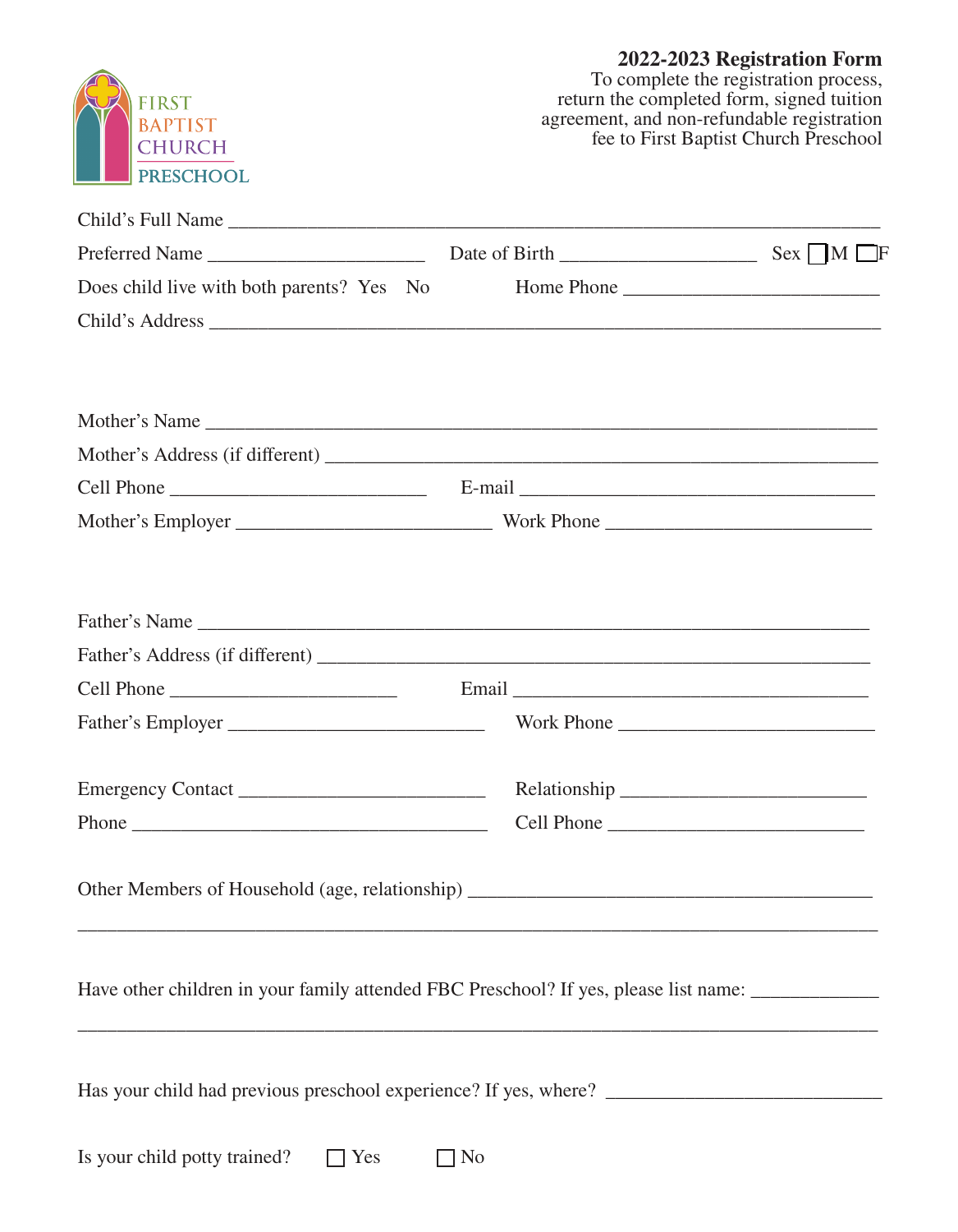| If yes, please describe:                                            |       |                                                                                                |                |
|---------------------------------------------------------------------|-------|------------------------------------------------------------------------------------------------|----------------|
| Any specific issues that staff should be aware of?                  |       |                                                                                                |                |
| <b>Known Allergies</b>                                              |       |                                                                                                |                |
| <b>Other Medical Conditions:</b>                                    |       |                                                                                                |                |
|                                                                     |       |                                                                                                |                |
|                                                                     |       | Please tell us anything that may make your child's experience at FBC Preschool more enjoyable. |                |
| What was your main reason for choosing FBC Preschool?               |       |                                                                                                |                |
|                                                                     |       | Check the class for which child is enrolling.                                                  |                |
|                                                                     | \$130 | Registration and Monthly Tuition fees are the same per class.                                  |                |
| 2 Day, 18 Month Olds (Tues, Thurs)<br>2 Day, 2 year Olds (Mon, Wed) | \$130 | 3 Day, 3 Year Olds (Mon, Wed, Fri)<br>5 Day, 3 year Olds (Mon - Fri)                           | \$155<br>\$190 |
| 2 Day, 2 year Olds (Tues, Thurs)                                    | \$130 | 3 Day, 4 year Olds (Mon, Wed, Fri)                                                             | \$155          |
| 4 Day, 2 year Olds (Mon-Thurs)                                      | \$175 | 5 Day, 4 year Olds (Mon-Fri                                                                    | \$190          |

\*Must have completed a 4 Year Old Class.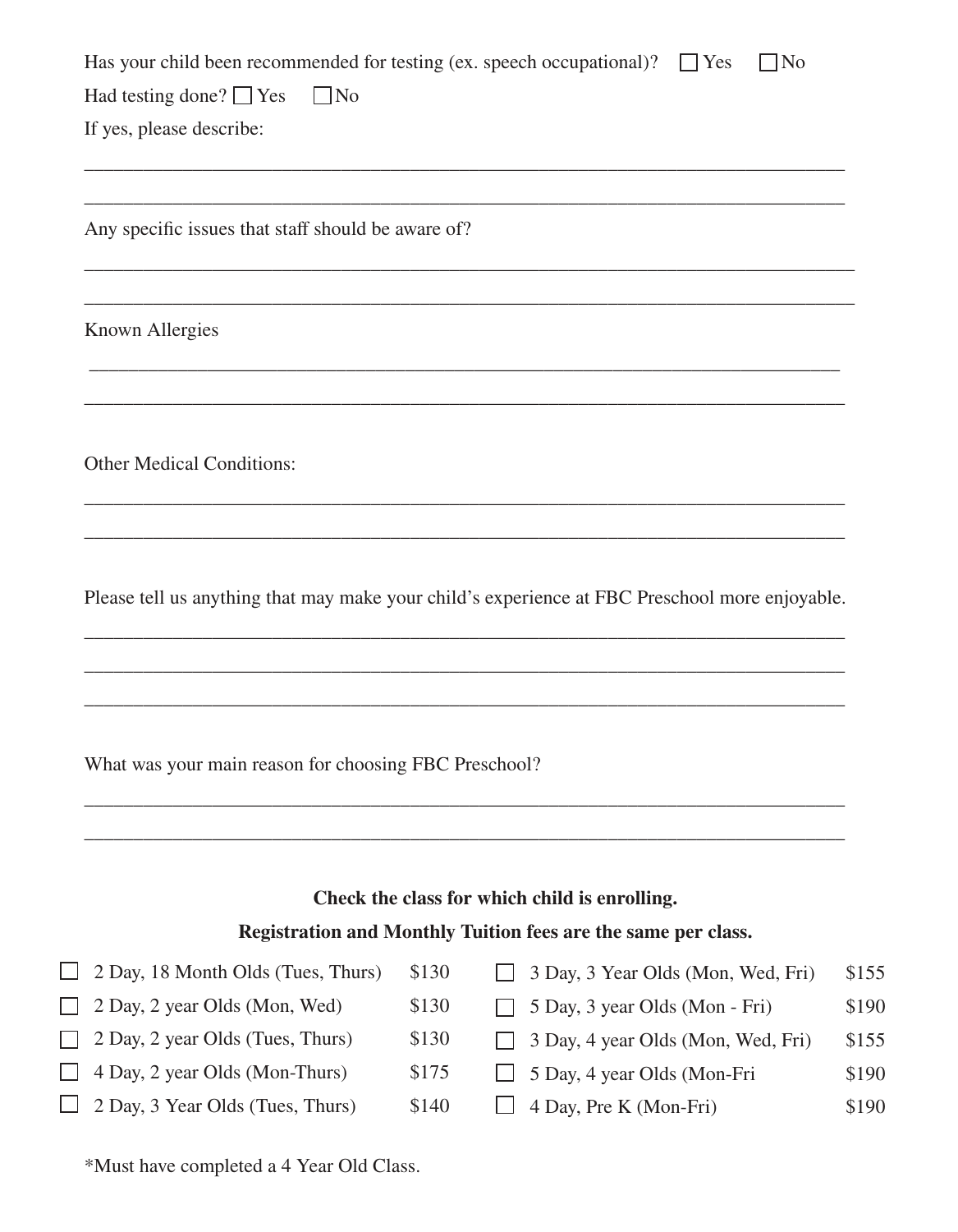# **2022/2023 Tuition Agreement**

### First Baptist Church Preschool 815 Davie Ave Statesville, NC 28677

Tuition can be paid through automatic payments on the  $15<sup>th</sup>$  of each month.

- 1. Any family not enrolled in automatic payments will receive an invoice on the 8th of each month. Tuition is due in full on the  $15<sup>th</sup>$  of the month, unless previous agreement has been made with the preschool director. There is a 5 day grace period to allow for weekends, holidays, and mail delivery. Tuition payment not received by the  $20<sup>th</sup>$  of each month will be subject to a late fee of \$20.00
- 2. If a tuition payment if not made by the  $20<sup>th</sup>$ , your child's enrollment for the following month will be suspended until payments are up to date. Example: Tuition for October's enrollment is due September  $15<sup>th</sup>$ . If not received by end of business on September 20, your child will not be able to attend class starting October  $1<sup>st</sup>$ , unless the payments are current.
- 3. We require a 30 day notification and tuition payment before a child is withdrawn.
- 4. There will be a \$20.00 fee for any check returned by the bank.
- 5. Registration Fee: The fee is due at Registration each year to hold your child's spot. This fee is non-refundable and does not apply to tuition.

 I have completed the Credit Card Authorization Form and would like to enroll in Automatic Payments.

 I would like to receive an invoice by e-mail each month. I am responsible for paying tuition on time each month.

| -<br>. | $\cdots$ |
|--------|----------|
|        |          |

E-mail to receive invoices: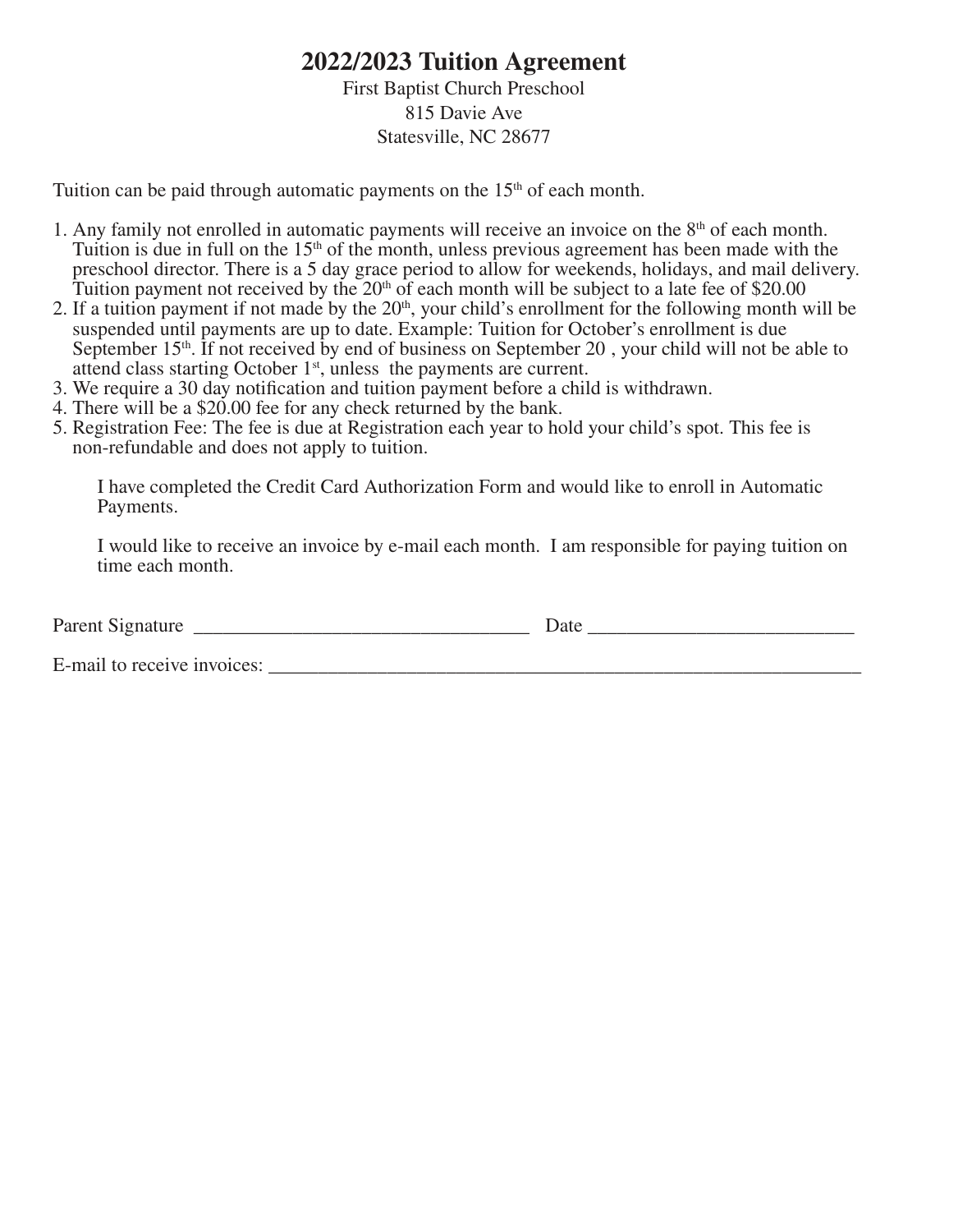# **First Baptist Church Preschool Permission to Photo**

We love to document the fun and learning that takes place at First Baptist Church Preschool. Photos and videos truly capture the moment. While we want to use photos or videos to connect with preschool families, potential families, and the community, we also want to be respectful of your child's privacy. If parents give permission to release these photos, we will share them with you by posting them on the Preschool's Facebook Page. Please indicate below how you would like any photos of your child to be handled, your decisions will be respected. Please note that in accordance with our Social Media Policy names will never be attached to any pictures of children. We look forward to sharing more about First Baptist Church's Preschool with you.

#### **Sharing on Social Media (Please select one option):**

(for the FBC Preschool Facebook Page, FBC Facebook Page, and Preschool Website)

\_\_\_\_\_ I give permission for my child's photos to be taken and shared on social media.



I give permission to share photos of my child on social media only if my child's face is not shown.



Please do not share any photos of my child on social media.

#### **Newsletters and Other Print Media (Please select one):**

- I give permission for my child's photos to be used in the Preschool Newsletter, Church Newsletter, or other print media.
- I give permission for my child's photos to be used in the Preschool Newsletter, Church Newsletter, or other print media only if their face is not shown.

Please do not use my child's photos in any print media.

**Large Group Photos (Please circle yes or no):** (Class Pictures, Field Trips, Christmas Program, Graduation)

Can we share a photo of your child on social media or the website if it is a picture of their whole class or multiple classes together?

Yes No

Can we share a photo of your child on the Preschool Newsletter, Church Newsletter or other print materials if it is a picture of their whole class or multiple classes together?<br>No

Yes No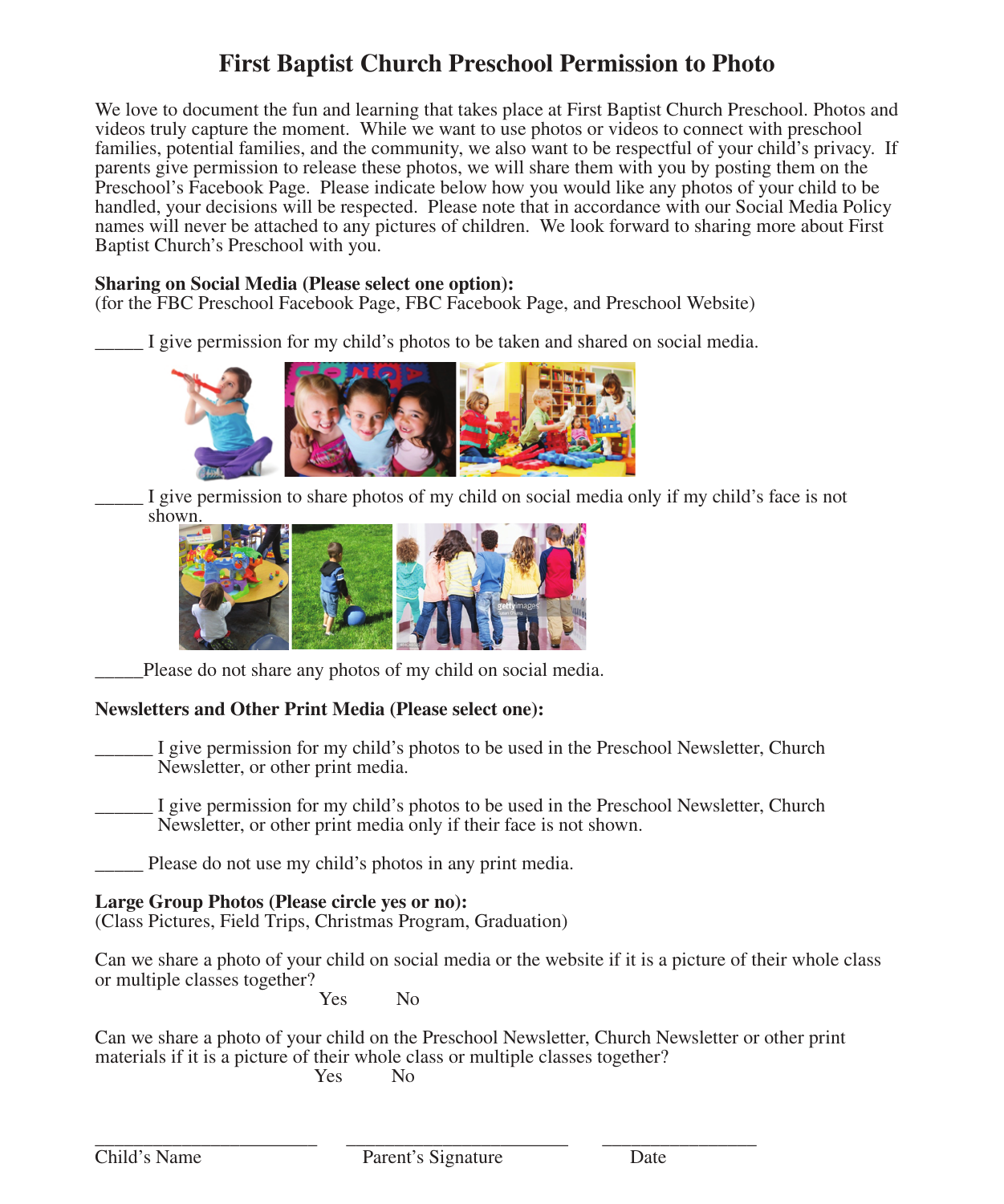# **First Baptist Church Preschool Social Media Policy**

# Purpose

First Baptist Church Preschool recognizes the significance information technology and social media plays in the lives of modern families as a legitimate tool for communicating and sharing information. This policy aims to weigh the opportunities social media affords us against the risks that come with making public sensitive information regarding children. The Preschool believes we can communicate to and with families while avoiding identifying and naming individual children within that community. Our aim is to build an online community that reflects our real world relationships. We want to create a tool that is innovative, natural and vibrant. We hope it will inspire our families, community and the wider educational sector. An online presence will help to lift the preschool's profile, and enable us to better communicate with and tap into the resources contained within our extended community.

# Responsibilities

This policy applies to all members of the First Baptist Church Preschool community, including:

- staff
- families
- and volunteers.

The preschool is committed to communicating with families using various digital channels, while remaining professional, informed and respectful at all times. We do this in an effort to keep abreast of current technology, in the name of reducing our paper consumption and with the hope of building an online community that is reflective of our extended off-line community.

# Guiding Principles

Communications with families will at all times be respectful, informed and professional, while exercising best social media etiquette. The same behavior is expected of our wider online community.

- 1. The Preschool is aware there are risks involved in social media use, particularly relating to vulnerable children. We will not disclose information which is personal, private, and sensitive or may compromise children's safety.
- 2. We respect the right of parents to post photographs of their own children, but respectfully refuse the right to post, tag or share photos of other people's children. We do this to protect children's safety and to preserve children's digital footprints.
- 3. Permission will be sought in writing for any photos of children that First Baptist Weekday Preschool would like to use outside of the Preschool. Each parent and staff member will have the option of signing a consent form on enrollment which communicates specific directions in regards to the use of photos of their child or self without further permission being required. This includes but is not limited to signs, brochures, advertising material, Website, Blog entries, Instagram, Pinterest and Facebook. These photos will be used with specific intentions such as advertising.
- 4. At any time a parent may choose to no longer allow their child to be photographed. We ask that they notify us by email or letter.